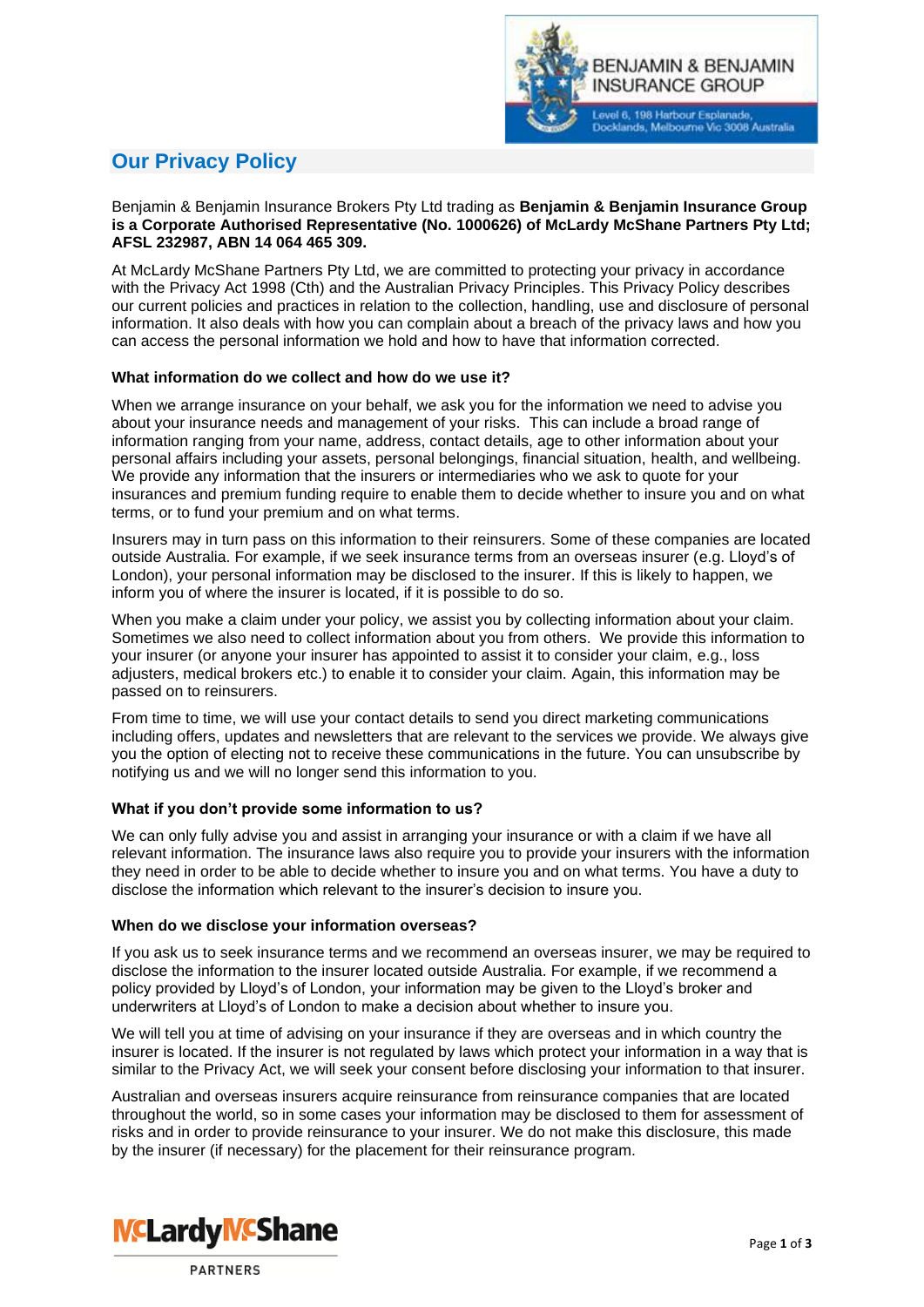

#### **How do we hold and protect your information?**

We strive to maintain the reliability, accuracy, completeness, and currency of the personal information we hold and to protect its privacy and security. We keep personal information only for as long as is

reasonably necessary for the purpose for which it was collected or to comply with any applicable legal or ethical reporting or document retention requirements.

We hold the information we collect from you initially in a working file, which when completed is electronically imaged and stored, after which any paper is destroyed in our onsite shredder. In some cases, your file is archived and sent to an external data storage provider for a period of time. We only use storage providers located in Australia who are also regulated by the Privacy Act.

We ensure that your information is safe by protecting it from unauthorised access, modification, and disclosure. We maintain physical security over our paper and electronic data and premises, by using locks and security systems. We also maintain computer and network security; for example, we use firewalls (security measures for the Internet) and other security systems such as user identifiers and passwords to control access to computer systems where your information is stored.

#### **Will we disclose the information we collect to anyone?**

We do not sell, trade, or rent your personal information to others.

We may need to provide your information to contractors who supply services to us, e.g., to handle mailings on our behalf, external data storage providers or to other companies in the event of a corporate sale, merger, re-organisation, dissolution or similar event. However, we will take reasonable measures to ensure that they protect your information as required under the Privacy Act.

We may provide your information to others if we are required to do so by law, you consent to the disclosure or under some unusual other circumstances which the Privacy Act permits.

#### **How can you check, update, or change the information we are holding?**

Upon receipt of your written request and enough information to allow us to identify the information, we will disclose to you the personal information we hold about you. We will also correct, amend, or delete any personal information that we agree is inaccurate, irrelevant, out of date or incomplete.

If you wish to access or correct your personal information please write to Meg Long, Privacy Officer, Level 3, Building 7, Botanicca Corporate Park, 570-588 Swan Street, Richmond VIC 3121.

We do not charge for receiving a request for access to personal information or for complying with a correction request. Where the information requested is not a straightforward issue and will involve a considerable amount of time, then a charge will need to be confirmed for responding to the request for the information.

In some limited cases, we may need to refuse access to your information, or refuse a request for correction. We will advise you as soon as possible after your request if this is the case and the reasons for our refusal.

#### **What happens if you want to complain?**

If you have concerns about whether we have complied with the Privacy Act or this privacy Policy when collecting or handling your personal information, please write to Meg Long, Privacy Officer, Level 3, Building 7, Botanicca Corporate Park, 570-588 Swan Street, Richmond VIC 3121. Your complaint will be considered by us through our internal complaints resolution process, and we will try to respond with a decision within 45 days of you making the complaint.

#### **Your consent**

By asking us to assist with your insurance needs, you consent to the collection and use of the information you have provided to us for the purposes described above.



**PARTNERS**